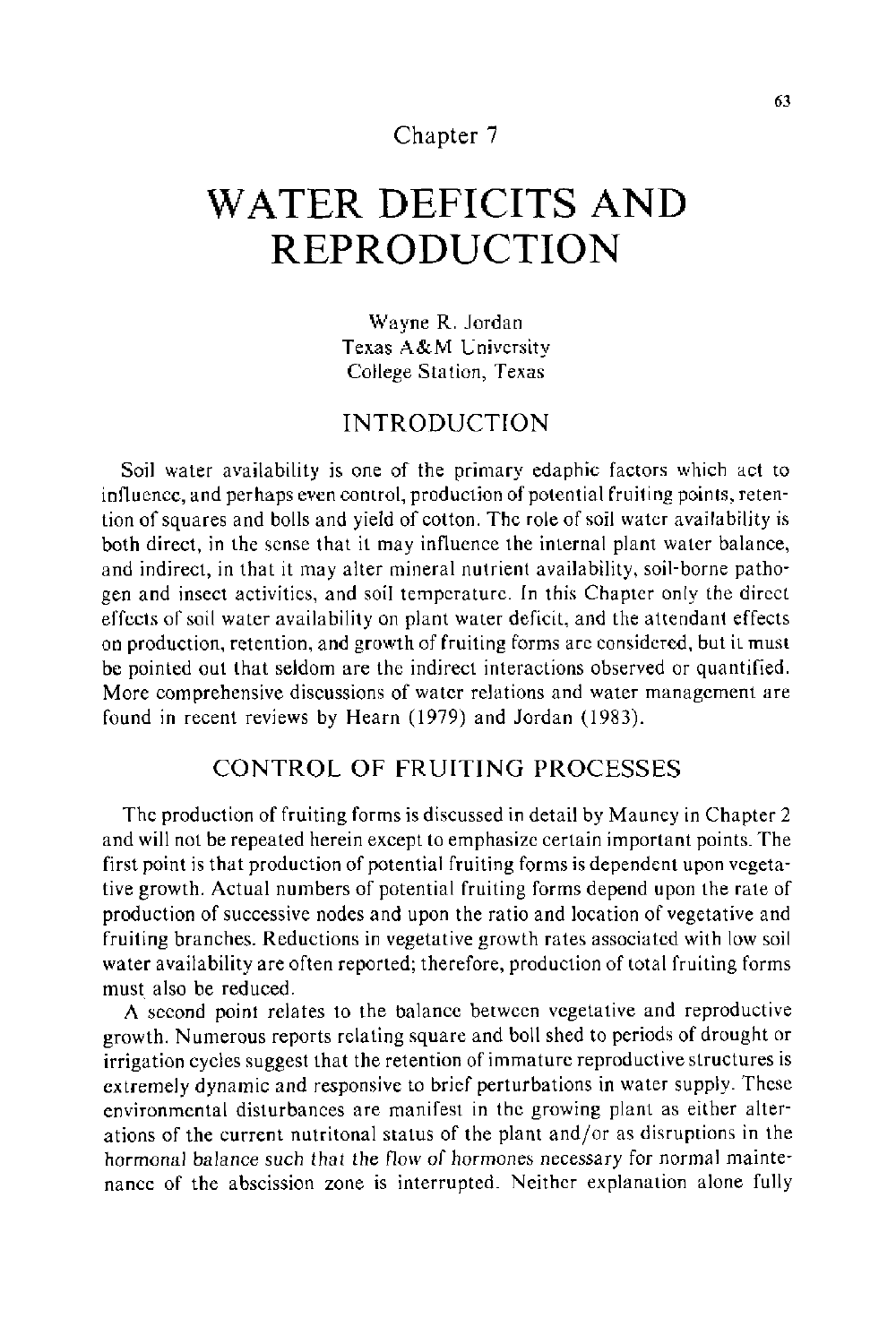accounts for the accelerated loss of young squares and bolls in crops subjected to prolonged or periodic water deficit. It is likely that the history of soil water availability throughout the growth of the crop may influence the operative mechanism in square and boll shed.

The discussion above regarding the role of available soil water in control of vegetative growth provides a convenient introduction to the topic of control of fruiting and yield in the contrasting situations of dry land versus irrigated production. Plant water deficits arising from the inability of the crop to extract soil water in sufficient quantities to match transpiration are commonly reported to occur in both production systems. However, significant differences in the timing, duration, magnitude and rates of development of plant water deficits do occur between the two systems and bear heavily on yield-related processes. Much of the following discussion is speculative, since little documented evidence exists upon which to base a critical evaluation of the role of water deficits directly on the fruiting process.

# SOIL WATER AVAILABILITY AND VEGETATIVE GROWTH.

Dryland production areas are characterized by extreme variations in the total water supply available to the growing crop. Since large variations occur both within and among seasons, seldom do repeatable patterns of soil water deficit occur. In these situations, many years of field data are required to establish even crude relationships between soil water supply and yield. The effect of increasing amounts of available soil water at planting time on yield are amply illustrated in the reports of Fisher and Burnett (1953) and Bilbro (1974) for the Rolling and High Plains of Texas, respectively, but these reports shed little light on the reasons for reduced yield, i.e. reduced potential fruiting points, loss of fruiting forms or reduced boll sizes. Since low yields under dry land conditions often reflect a small total above ground biomass, an examination of the relation of vegetative growth to soil and plant water status may provide a means to evaluate the primary causes of low yields. Several reports bear on this topic.

In an early report by Hancock (1941), evidence was presented that yield was closely associated with the rate of increase in plant height during the period of maximum growth rate. Later reports by Bruce and Shipp (1962), Bruce and Romkens (1965), and Rijks (1965) substantiated this height-yield association and provided additional information which illustrated that production of total fruiting points and fruits was quantitatively related to plant height (Figure 1). A single curve (Figure 1a) adequately described the square production per plant for two levels of soil water management (mean matric potentials of -0.3 bars and -0.6 bars in the 15-45 em soil zone for treatments A and B, respectively), illustrating that the production of total fruiting points (squares) exhibited the same or greater sensitivity to soil water deficit as vegetative growth. The total fruit load also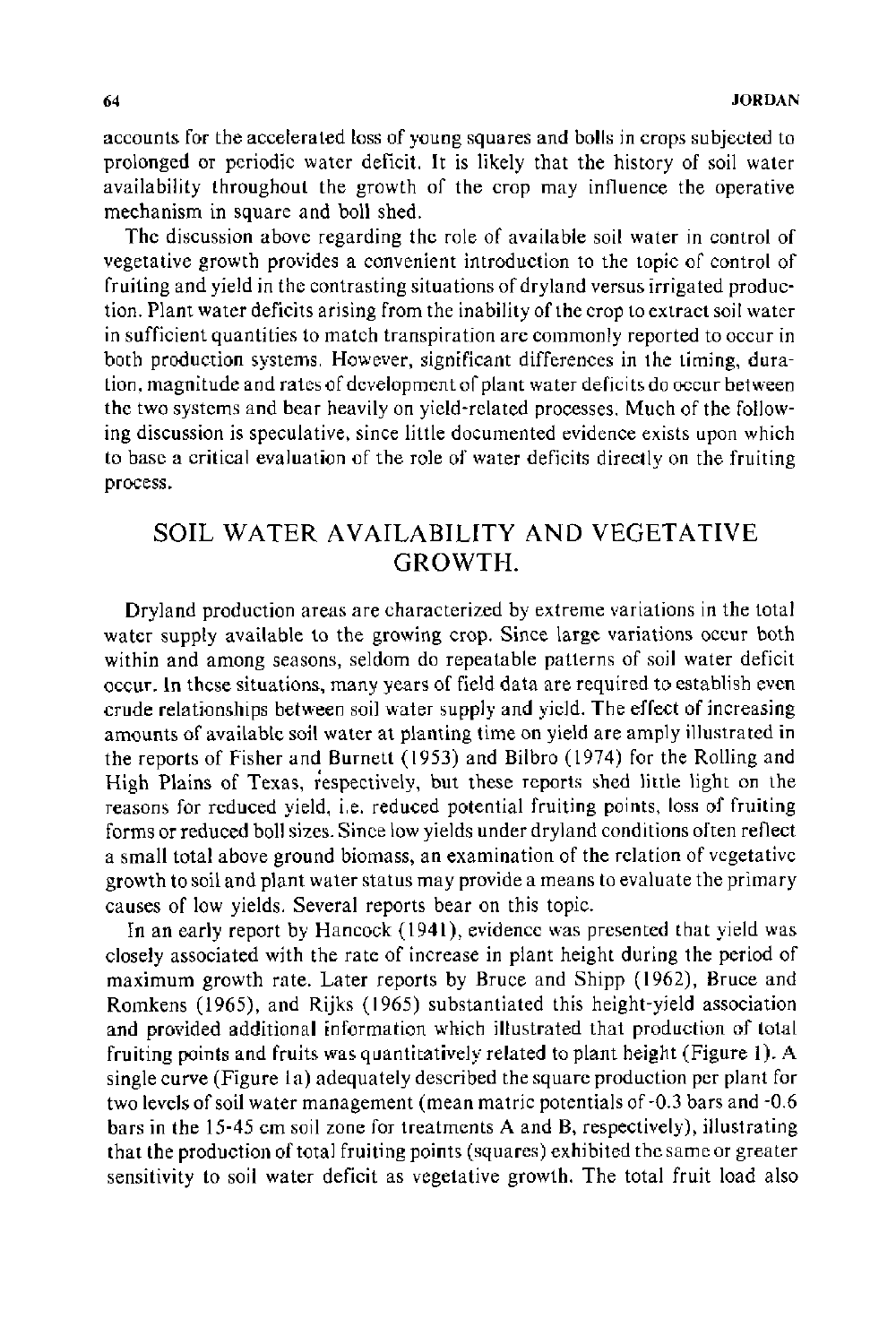

Figure 1. The relation between plant height and (upper) square production, and (lower) fruiting as influenced by two levels of soil moisture. Moisture levels A and B, corresponding to soil matric potentials of -0.03 to -0.06 MPa in the 15- 45 em soil zone, were maintained throughout the study. (Data from Bruce and Romkens, 1965).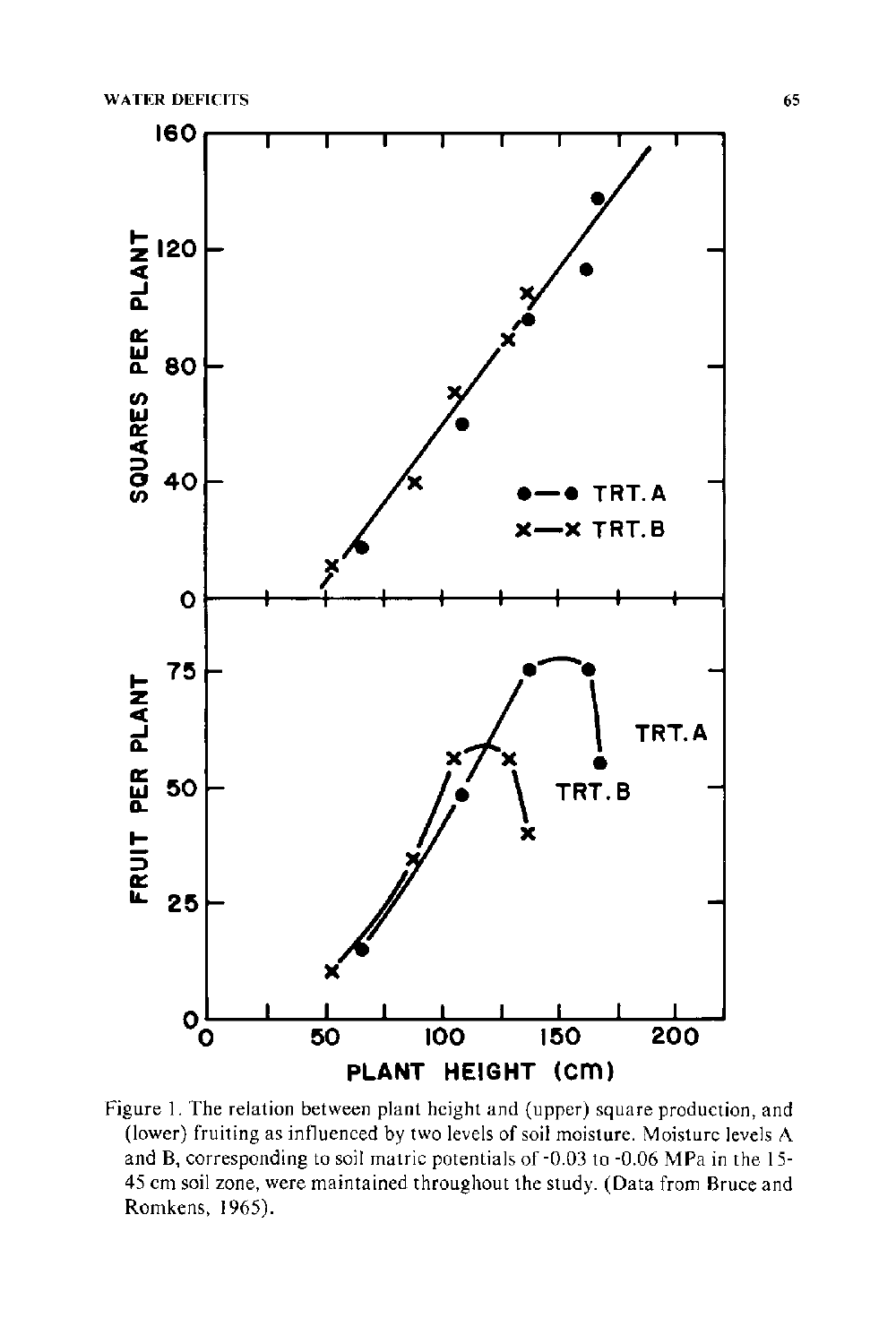

Figure 2. Changes in (top) leaf area index (LAI), (middle) total above ground dry matter, and (bottom) cumulative evapotranspiration (ET) with time after planting for cotton crops produced under rain-fed conditions at Temple, TX in 1968 and 1969. (Redrawn from Ritchie and Burnett, 1971).

exhibited a nearlinear relation to plant height during early fruiting (Figure 1b), but a peak in fruit load was reached about four weeks after first bloom regardless of soil water level. The total fruit load was reduced by the lower soil water treatment  $(TRT B)$ .

Vegetative growth, water use and dry matter accumulation for upland cotton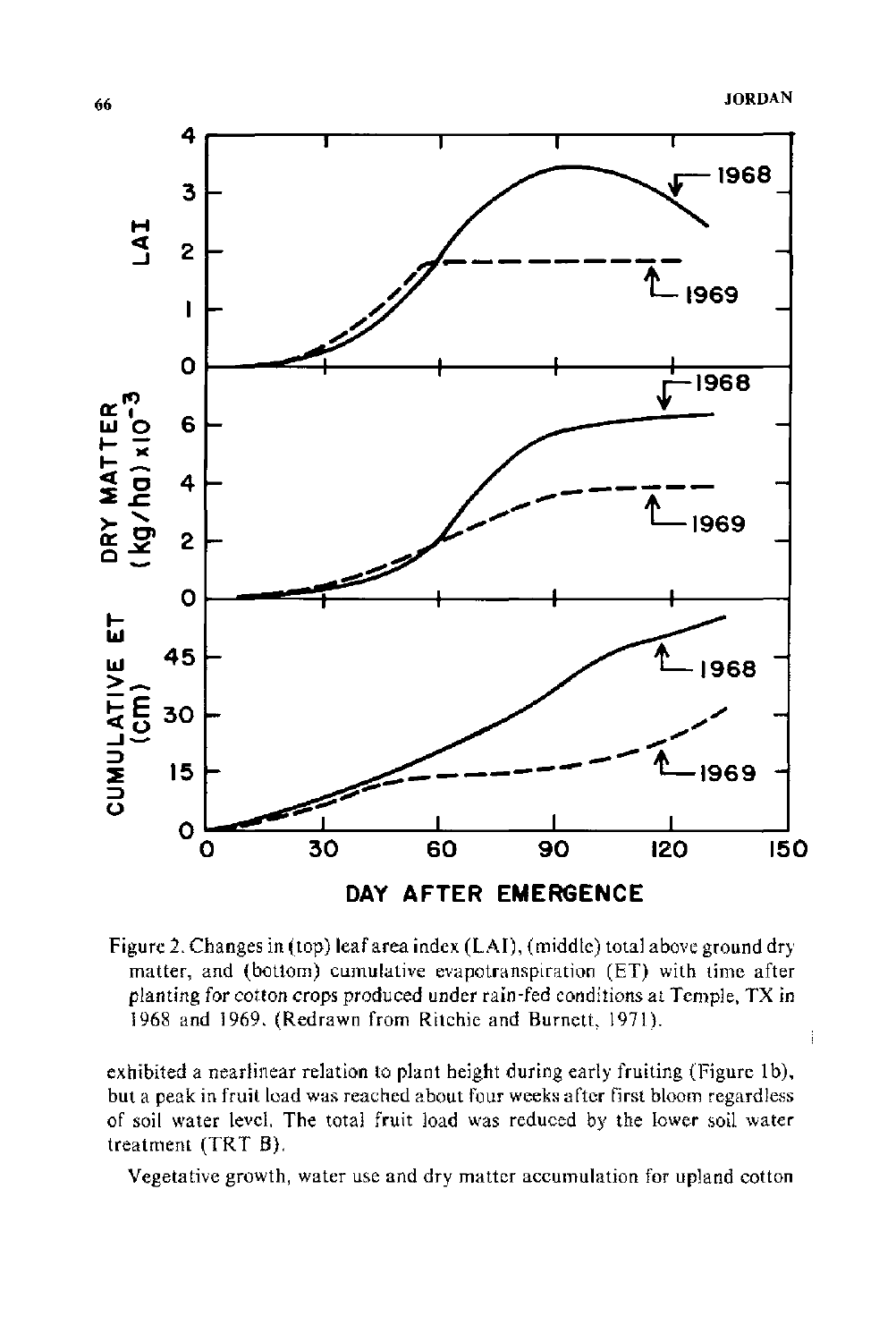#### WATER DEFICITS 67

(Lankart 57) grown under rain-fed conditions at Temple, Texas are shown in Figure 2 (Ritchie and Burnett, 1971). These results may be considered typical for many regions which depend upon stored soil water plus substantial summer rainfall to achieve satisfactory yields. Total crop growth was greatly reduced in 1969 relative to 1968 because of a prolonged period without rain in June and July. By 60 days after emergence (DAE), increases in leaf area for the 1969 crop had stopped and further increases in dry matter were probably associated with boll growth (i.e., 'cutout'). The harvest index (lint wt./total above ground dry wt.) for 1968 and 1969 was 0.078 and 0.073, respectively. Under conditions where plant water deficits developed gradually, the partitioning of dry matter between aboveground vegetative matter and lint remained relatively stable. Similar results were also reported by Eaton (1955). Bolls which developed from early flowers comprised 100 percent of the yield in 1969; late season rainfall was ineffective because of the cessation of active vegetative growth and late season insect pressures.

The importance of early boll retention to yield under water-limited conditions is illustrated clearly by the data of Rijks ( 1965) for plants grown on stored soil water (Table 1). Plants grown with low water supply  $(140 \text{ mm})$  produced fewer nodes, fewer fruiting branches and fewer fruiting forms, but retained a high

| Character                            | Available soil water (mm) |     |     |      |
|--------------------------------------|---------------------------|-----|-----|------|
|                                      | 140                       | 340 | 460 | 670  |
| Total nodes                          | 21                        | 28  | 38  | 39   |
| Total fruiting branches              | 6                         | 10  | 19  | 24   |
| <b>Bolls</b>                         |                           |     |     |      |
| Total                                | 6                         | 18  | 35  | 50.  |
| At 1st fruiting position             | 5                         | 9   | 13  | 21   |
| Squares shed                         | 2                         |     | 42  | 58   |
| Boll retention $(\%)$                | 75                        | 72  | 45  | 46   |
| Boll position ratio $(\%)^{\dagger}$ | 83                        | 50  | 37  | 42   |
| Lint yield (kg ha <sup>-1</sup> )    | 160                       | 439 | 732 | 1030 |

Table 1. Growth and boll load characteristics of cotton plants grown with increasing amounts of available soil water. Based on data from Rijks (1965). Data are expressed on a per plant basis except for lint yield.

'The ratio of bolls at the first fruiting position on fruiting branches to total bolls.

percentage of squares (75 percent). Since growth of fruiting branches was also restricted by water deficit, a high percentage of bolls were located at the first fruiting position, illustrating the importance of high fruit set from early flowers for water-limited situations. Failure to control insect pests early in the season results in additional yield reductions and lower water use efficiency in terms of lint per unit water used. Reported water use efficiences for rainfed crops range between 0 and 0.45 kg lint per m<sup>3</sup> water, but most values fall in the range of 0.1 to 0.3 kg/m' (Hearn, 1979).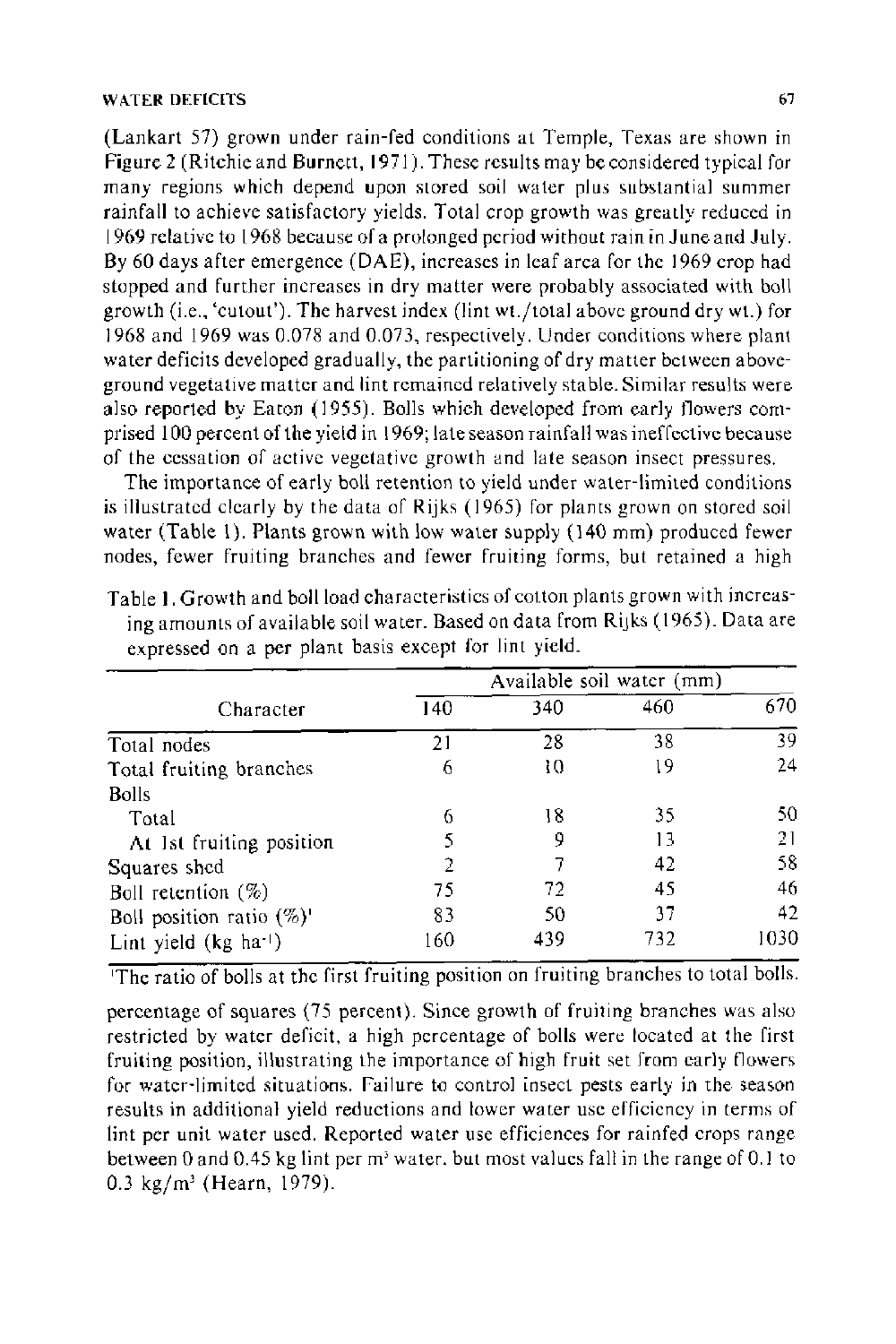Several additional insights were gained through an intensive study of the water balance of the 1969 crop. Data presented in Figure 2 provided evidence that, even though vegetative growth (leaf area) had ceased by 60 days after emergence (DAE), transpiration and total dry matter continued to increase for several weeks. This finding suggests a differential sensitivity existed between the plant water deficit required to inhibit growth and that required to cause stomatal closure (Hsiao, 1973; Jordan, 1970; Wadleigh and Gauch, 1948). A similar conclusion was reached by Hearn (1979). A detailed diurnal study conducted on July 17-18 (82 DAE) revealed that stomates of upper leaves remained open throughout the day even though leaf water potentials were reduced to -27 bars (Jordan and Ritchie, 1971). Since, for greenhouse and chamber grown plants, the threshold leaf water potential for stomatal closure commonly occurs about -15 bars (personal observations and Jordan and Ritchie, 1971 ), we concluded that the long period of exposure to plant water deficit allowed the field plants to become acclimated to successively lower potentials. This finding was subsequently confirmed and extended (Brown *et al.,* 1976; Cutter and Rains, 1977; Thomas *et al.,*  1976) and is now generally accepted as one manifestation of osmoregulation that occurs in many crop species in response to drought ( Begg and Turner, 1976). Recent work by Radin and coworkers (1981, 1982) suggests N-nutrition may also play an important role in regulating plant response to water deficit (See Chapter 10).

## WATER DEFICIT-INDUCED ABSCISSION

Characteristics of plant water deficit patterns which develop in irrigated cotton are usually quite different from those experienced by a rain-fed crop. Plant water deficits associated with irrigation cycles are usually developed rapidly, relatively short in duration, and frequently severe enough to result in wilting for several days. Numerous studies during the past 50 years have addressed the question of optimum timing for application of supplemental water. No attempt will be made to summarize these reports; however, several common results are pertinent to this topic and will be discussed below. The stated or implied objective of most of these studies was to optimize the efficient use of applied water in terms of yield of marketable lint and seed.

As a point of departure into this topic, it is desirable to restate an earlier observation, i.e. within limits, the production of potential fruiting points must be closely allied with vegetative growth. Because of high soil water availability, the rate and maximum extent of canopy development in the irrigated crop is usually much greater than for rain-fed areas. Maximum leaf area indices (LAI) for rainfed cotton are often near 3 and may range from 1 to 4, while for a fully irrigated crop values over 5 are common (Ashley *et a/.,* 1965; Ritchie and Burnett, 1971 ). Rapid canopy development is also associated with higher rates of soil water use since the crop will use water at rates equal to the potential evapotranspiration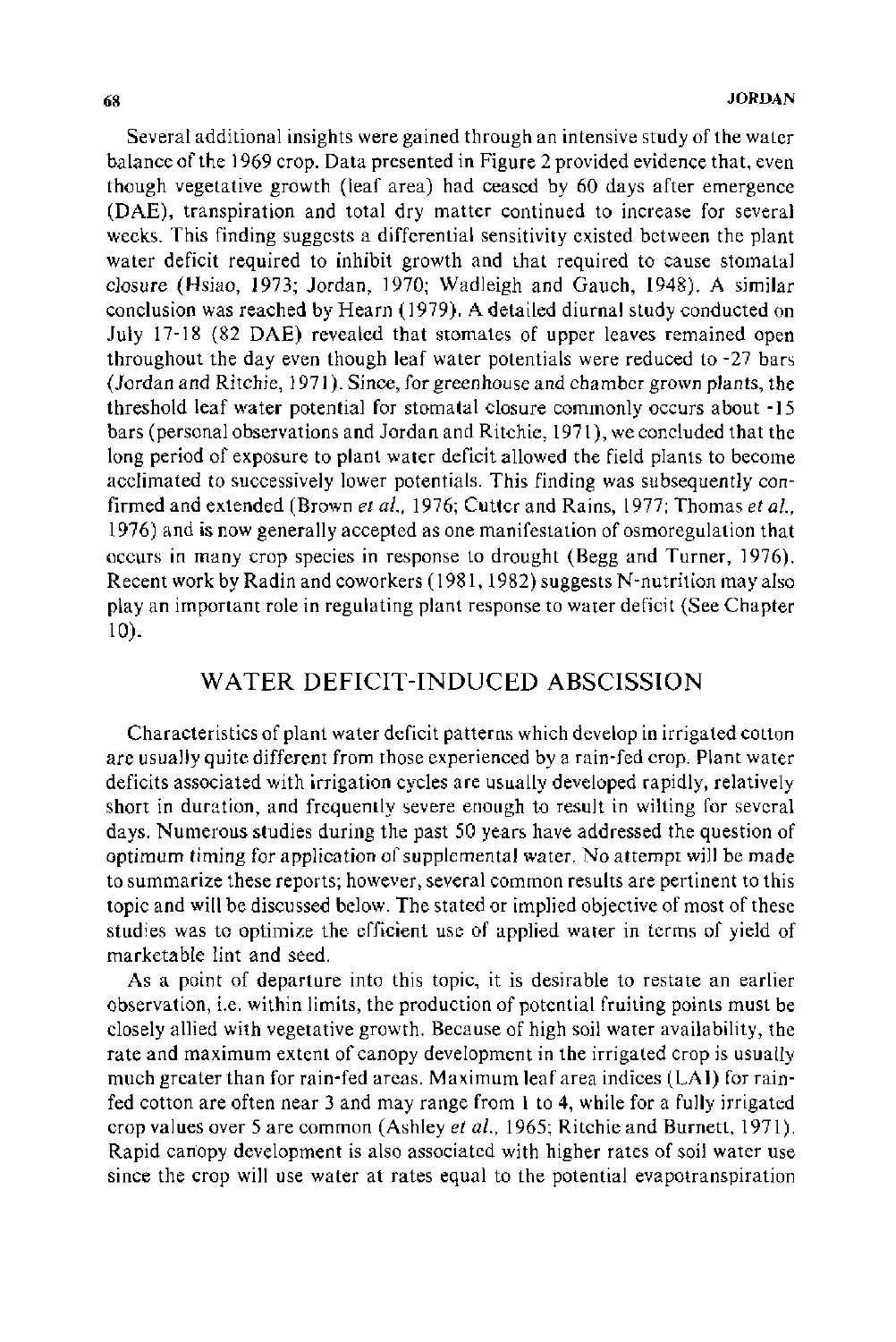#### WATER DEFICITS 69

after an effective full canopy  $(LAI = 3)$  is reached and so long as water remains fully available to the roots (Ritchie and Burnett, 1971). Since the water holding capacity of many soils in areas under full-season irrigation is quite low, and extraction rates are high, plant water deficits may develop over a period of only a few days in contrast to several weeks in rain-fed areas. Wilting is commonly observed near the end of irrigation cycles and, in fact, is used to time water applications in some areas.

The detailed studies of Grimes *eta/.* (1969, 1970) and Stockton *eta!.* (1961) serve to illustrate the influence of irrigation frequency on plant growth, flowering and boll retention in situations considered typical for irrigated cotton production. Grimes et al. (1970) reported that a severe plant water deficit imposed during the peak flowering period reduced yield more than a comparable deficit occurring either earlier or later in the flowering period. Water deficits early in the flowering period increased shedding of squares before they flowered, while late stress reduced flowering rate and boll retention.

These results were similar to a more extensive earlier study by Stockton *et at.*  ( 1961) covering a period of four years. Intermediate irrigation frequencies resulted in production of fewer flowers, but the numbers of bolls retained was equal to treatments receiving twice as many irrigations. Only on infrequently irrigated plots was vegetative growth reduced. The concomitant reduction in flower production resulted in fewer bolls per plant even though a higher percentage of bolls were retained (see also Table 1 and Hancock, 1941). The pattern of boll set in relation to irrigation frequency was variable. No discernable pattern was found for the most frequently irrigated treatment; however, a definite tendency for increased boll retention was associated with the day of irrigation in the two less frequently watered treatments. For the most infrequently watered treatment nearly three times as many bolls were set on the day of irrigation as on the day midway between water applications.

The cyclic nature of boll set for infrequently irrigated plots is suggestive of a shedding mechanism controlled not only by plant water deficit, but also by the number of bolls set per day. In this study (Stockton *eta!.,* 1961) both stimuli were evident. Midway between irrigations plant water deficits predominated as the causative agent in boll abscission. Immediately following water additions there were periods of high boll set followed by a period of high boll shed before water deficit recurred.

The study discussed above provides a possible basis upon which to evaluate the nutritional and hormonal hypotheses of fruit shed outlined in the review by Eaton (1955) and more recently summarized by Guinn (1982b and Chapter 12). In the absence of other external limitations, the balance of growth between vegetative and reproductive structures is closely regulated by the carbohydrate and nitrogen status of the plant. The balance is achieved by overproduction of fruiting forms which are then shed in numbers necessary to match the carrying capacity of the plant at a specific time. The dynamic nature of this form of control is illustrated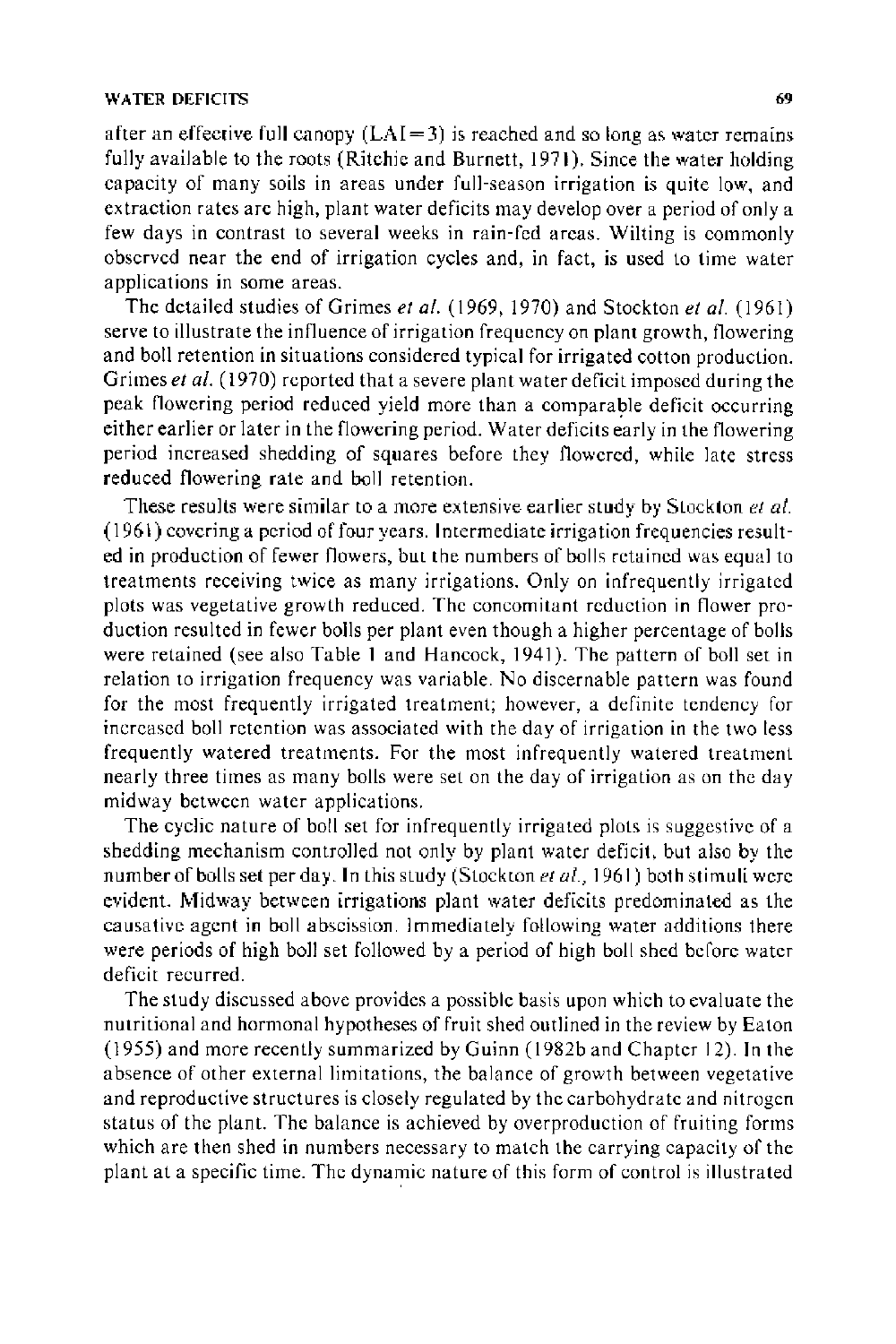by the rapid increase in fruit shed associated with cloudy weather or artificial shading (Eaton, 1955; Guinn, 1974a, 1976a). Stockton *eta/.* (1961) speculate that the resumption of shedding after irrigation cannot be explained on the basis of nutrition since even a high retention of young bolls ( 1-3 days old) would not constitute a substantial sink for photosynthate. However, the resumption of active leaf expansion following irrigation may constitute an additional sink of major importance. Also, the interpretation by Stockton *et al.* (1961) regarding demand by bolls set on the day of irrigation may be questioned. While it is true that sink strength of 1-3 day old bolls is not great, these bolls would have been several days older midway between irrigations and may have constituted an appreciable demand for photosynthate. The total demand for carbohydrate and nitrogen to support renewed vegetative growth as well as additional numbers of young bolls may be sufficient to trigger shedding, especially if photosynthetic rates do not recover as quickly as turgor. Fry (1972) reported that Hill reaction activity of chloroplasts isolated from stressed leaves showed a steady decline of about 1.8 percent per bar as leaf water potential decreased from -0.9 to- 3.0 MPa. Ackerson *et a!.* (1977) observed that rates of net photosynthesis declined dramatically during drought even though stomatal conductance decreased only slightly. Reduced chloroplast activity and net photosynthetic rates may both be related to the loss of chloroplast integrity and increased hydrolytic activity associated with dehydration, as discussed by Vieira da Silva (1976). The rate of recovery of chloroplast integrity or net photosynthetic rates is not known for cotton, but results from other crops suggest turgor and transpiration recover more quickly.

The possibility that plant water deficits may directly act to induce shedding must also be considered. Assuming the sequence of events is the same in fruit abscission as in leaf abscission, plant water deficits may act to trigger several changes in the balance and rate of supply of phytohormones to the abscission zone. Briefly stated, the hormonal theory of abscission deals with the rate of supply of juvenile (principally auxin) and aging or senescence hormones from the leaf blade or fruit to the abscission zone (Beyer and Morgan, 1971; Carns, 1966; Eaton, 1955; Guinn, 1982b). The separation layer in this zone is maintained in a normal 'healthy' state so long as the juvenile hormone activity predominates, but should the balance shift in favor of the aging or senescence hormones, then irreversible changes are triggered in these cells which result in eventual separation.

Changes in concentrations of several phytohormones are associated with development of plant water deficits of a magnitude known to induce leaf and boll abscission (Guinn, 1976b; McMichael *et a/.,* 1972b). Ethylene production increases (Guinn 1976b; Jordan *et al.,* 1972; McMichael *eta/.,* 1972a) as does the concentration of abscisic acid (ABA) (Davenport *et al.,* 1977a; Jordan *et al.,*  1975). Ethylene appears to play multiple roles in abscission including reduction in auxin transport to the abscission zone (Beyer and Morgan, 1971 ), induction of hydrolytic enzyme synthesis and secretion of these enzymes into walls of cells in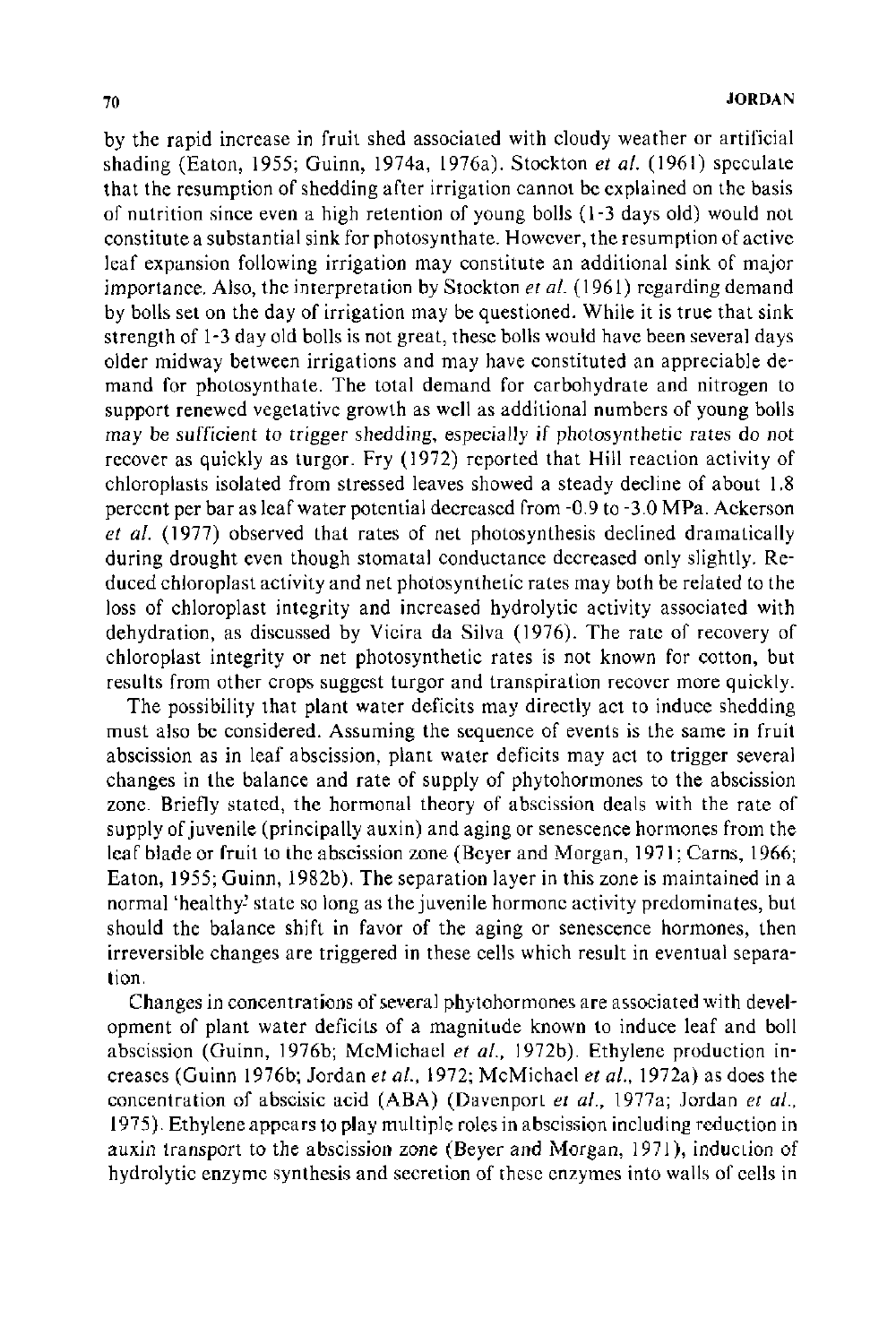the separation layer (Abeles, 1969; Abeles *et al.,* 1971). It is unclear at this time if all actions are manifest by plant water deficit-induced ethylene production. Recent evidence suggests a strong association between plant water deficit and reduced auxin transport (Davenport *et a/.,* 1977b), but whether this effect is independent of ethylene action is not known. Transport of other growth regulators (ABA, kinetin, gibberellic acid) does not appear to be affected by plant water deficit (Davenport *et a/.,* 1977a; 1979) in young seedlings.

### SUMMARY

In summary, the roles of plant water deficit in regulation of production and retention of reproductive structures of cotton appear to be manifest in two general ways. Plant water deficits induced by low available soil water and/or high evaporative demand reduce the total number of potential fruiting points as a result of a general reduction in shoot growth. Provided these deficits are developed gradually over a long period of time, a stable balance between vegetative and reproductive growth is maintained. Deficits imposed early in the growth of the crop and maintained throughout much of the fruiting period may result in early cutout, if the plant water deficit falls below that needed to support positive cellular turgor necessary for growth. Photosynthesis may continue for a time even though growth is inhibited because the stomatal apparatus may acclimate through osmoregulation. Thus, dry matter accumulation and boll growth may continue even though vegetative growth has stopped. Stress-induced cutout may therefore be a qualitatively different process from normal cutout resulting from high nutritional demand by developing fruit (Eaton, 1955; See also Chapter 2).

Plant water deficits that occur rapidly near the end of irrigation cycles appear to exert effects on fruiting and flowering apart from a general reduction in growth. Rapid development of deficits may limit the capacity of the plant to acclimate and results in an alteration of the normal hormone balance of the abscission zone. In this regard, deficit-induced stimulation of ethylene production and reduced auxin transport appear to be most important, but rates of production of auxin and abscisic acid may also be altered. Once induced, abscission requires active growth of cells near the separation layer which may explain differences in abscission patterns between field and pot studies. Cellular growth requires turgor which is normally reestablished each night in field-grown but not in pot-grown plants (Jordan and Ritchie, 1971; McMichael et al. 1972a,b). If abscissioninducing levels of water deficit are encountered during the day, nighttime rehydration allows necessary growth, and abscission occurs during the drying cycle. Since overnight recovery does not normally occur in severely stressed plants grown in pots with limited soil volumes, abscission is often not observed until the pots are rewatered. Shedding then occurs rapidly during the next few days.

While an explanation of abscission in response to rapid water stress may be based on changes in the normal hormone balance, a nutritional explanation may